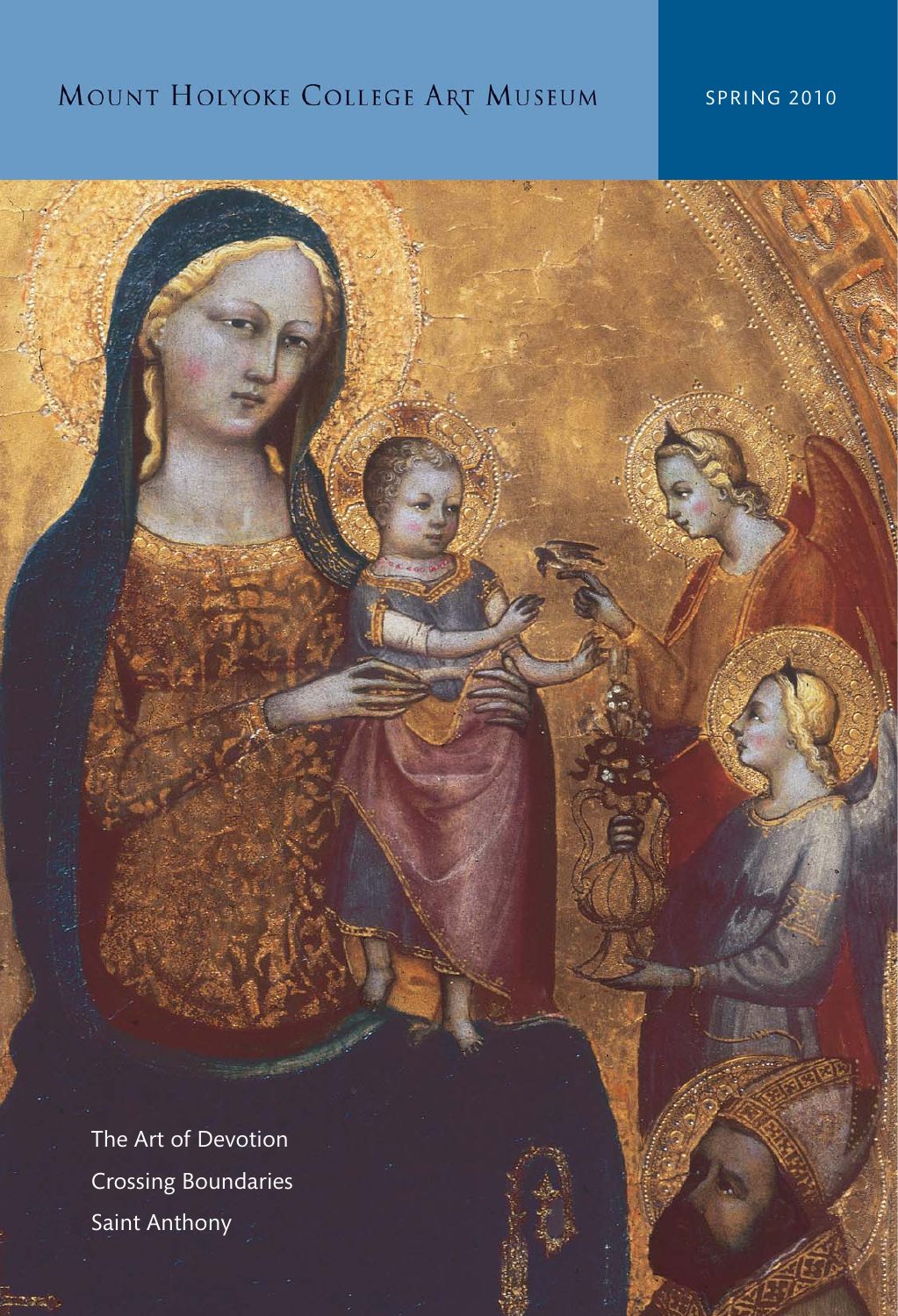#### LETTER



THE MOUNT HOLYOKE COLLEGE ART MUSEUM is a member of Museums10, a highly dynamic partnership of college and area museums established in 2004 that has become a powerful cultural magnet, attracting visitors from all over the East Coast and beyond. The primary goals of the organization include carving out an identity for the region as a cultural nexus, and increasing attendance at each of the museums. To accomplish this, *Museums10* coordinated and collectively marketed two joint projects—*GoDutch!* in 2006 and *BookMarks* in 2007—which brought increased media attention and visitors to the area and engaged the business community.

Our next themed initiative, a multifaceted look at food, seems to be generating even more enthusiasm. Scheduled for fall 2010, *Table for 10: The Art, History, and Science of Food,* will feature a rich array of exhibitions, public programs, and special events. A few titles of the exhibitions being organized by my colleagues across the Pioneer Valley will convey a flavor of what's in store: *"Art Has a Palate": The Dickinsons and Dining* at the Emily Dickinson Museum; *The Politics of Food: Photographs by Jerome Leibling* at the Hampshire College Art Gallery; and *Dinner is Served: Dining and the Decorative Arts* at Historic Deerfield.

This Museum's most important contribution to *Table for 10* will be an intriguing exhibition that will explore the artistic evidence of the transformative effects of wine on the human spirit. The associations of wine with social exchange, religious ritual, and health and healing are reflected in countless works of art dating from antiquity to the present. It has been marvelous to watch the exhibition's object list develop under the direction of guest curator John Varriano, recently retired professor of art history at Mount Holyoke. Putting together the travel schedule was also great fun. I've never received such prompt and enthusiastic responses to my proposals for traveling exhibitions; numerous directors and curators across the country hoped to negotiate a place for their museum on the schedule. However, given the fragility of many of the objects to be included, we are able to send the exhibition to only two venues. Following the opening here, *Wine and Spirit: Rituals, Remedies, and Revelry* will travel to the Memorial Art Gallery of the University of Rochester and then to the Santa Barbara Museum of Art.

Equally gratifying has been the interest generated by the food initiative across the Mount Holyoke campus. Early in fall of 2009, I began a series of productive meetings with the directors of all three academic centers: the Weissman Center for Leadership, the Center for the Environment, and the McCulloch Center for Global Initiatives. Faculty across disciplines are eager to teach courses that relate to topics ranging from global hunger and sustainable agriculture to the anthropology and economics of food. A profusion of programmatic ideas is on the table, but I'm always looking for new thoughts. If you have one, please contact me at mdoezema@mtholyoke.edu.

M A R I A N N E D O E Z E M A *Florence Finch Abbott Director*

#### C O V E R :

Lippo d'Andrea (Italian, Florentine, ca.  $1370/71 - 1451$ *Virgin and Child Enthroned with Saints John the Baptist and Nicholas of Bari* (detail) Tempera and gold on panel, ca. 1410 Middlebury College Museum of Art Purchase with funds provided by the Christian A. Johnson Memorial Fund and the Walter Cerf Art Fund 2005.056 Photograph Tad Merrick, Vermont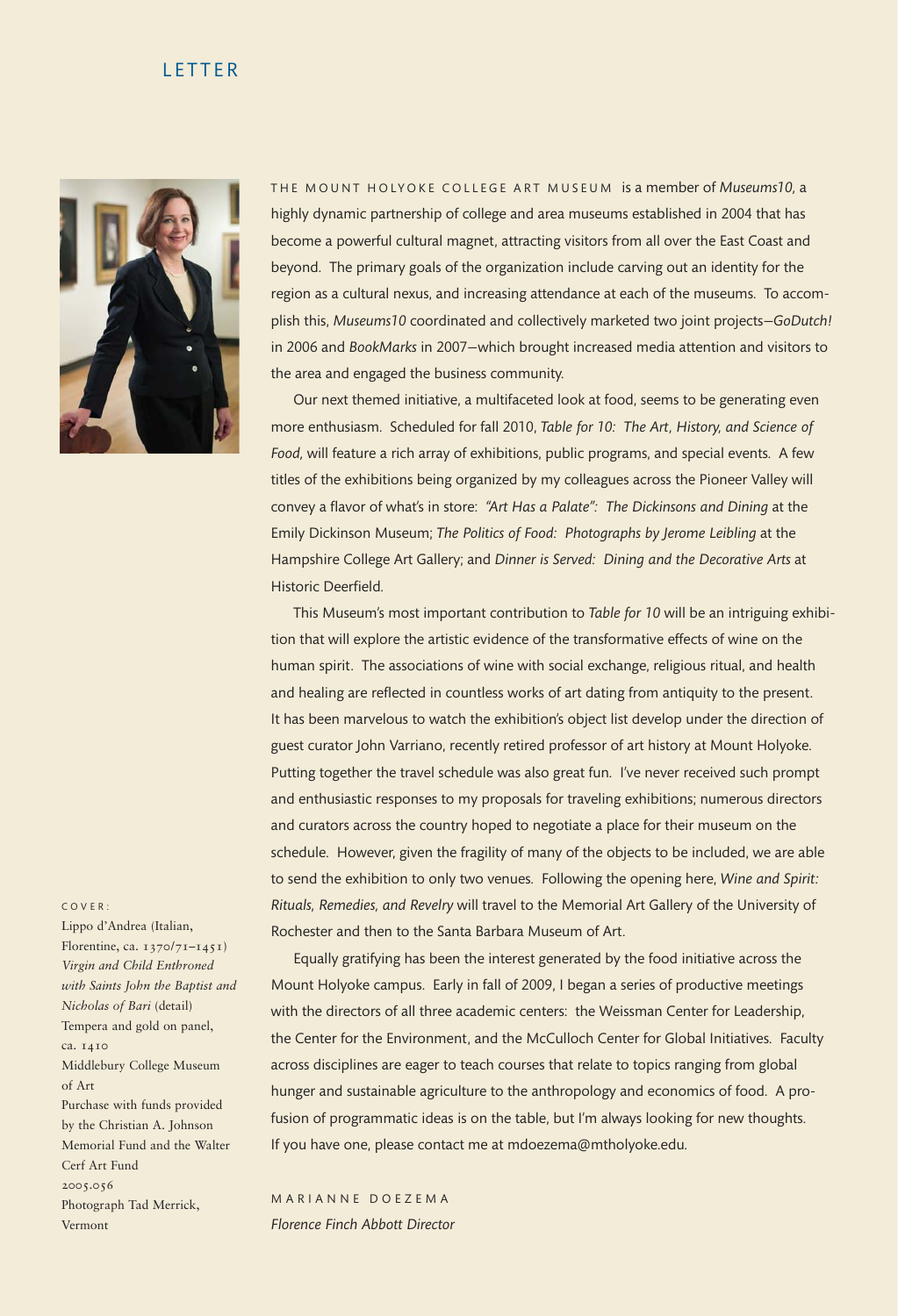# Reconsidering the Early Renaissance in Florence

IN THE FOLLOWING CONVERSATION, Marianne Doezema, director, and Wendy Watson, curator, discuss *The Art of Devotion: Panel Painting in Early Renaissance Italy* with Katherine Smith Abbott, who organized the exhibition at the Middlebury College Museum of Art (for more details, see page 5).

**MD:** I would like to start with the beginnings of this exhibition project, which was set in motion by the purchase of a panel painting by Lippo d'Andrea.

**KSA:** Richard Saunders, director of the Middlebury College Museum of Art, informed me that the painting was up for auction in London. He and Chief Curator Emmie Donadio had talked for some time about the fact that there was nothing in their collection from the Renaissance, and they were keeping their eyes out for a work to fill that void. When

Richard became aware of the Lippo d'Andrea, he asked my opinion about how effectively it would offer students a glimpse of the important concerns of the period.

The name Lippo d'Andrea is less well known than that of Filippo Lippi or Fra Angelico, but the fact that the painting was in very good condition and still had its original frame sparked Richard's enthusiasm. When he told me about it, I became very excited as well.

**MD:** So in the end Middlebury was the successful bidder, and Lippo d'Andrea's *Virgin and Child Enthroned with Saints John the Baptist and Nicolas of Bari* arrived at its new home in early 2006. How did the idea for the exhibition emerge?

**KSA:** The project actually got started even before the painting was shipped from London. In fact, before the auction, Richard had gone there to see it and meet with a conservator about its condition and need for cleaning.



Attributed to Lippo d'Andrea (Italian, Florentine, ca.1370/71– 1451) *Saint Elizabeth of Hungary and Saint Anthony of Padua* Tempera on panel, ca. 1420-30 Yale University Art Gallery Bequest of Maitland F. Briggs, B.A. 1896 1943.210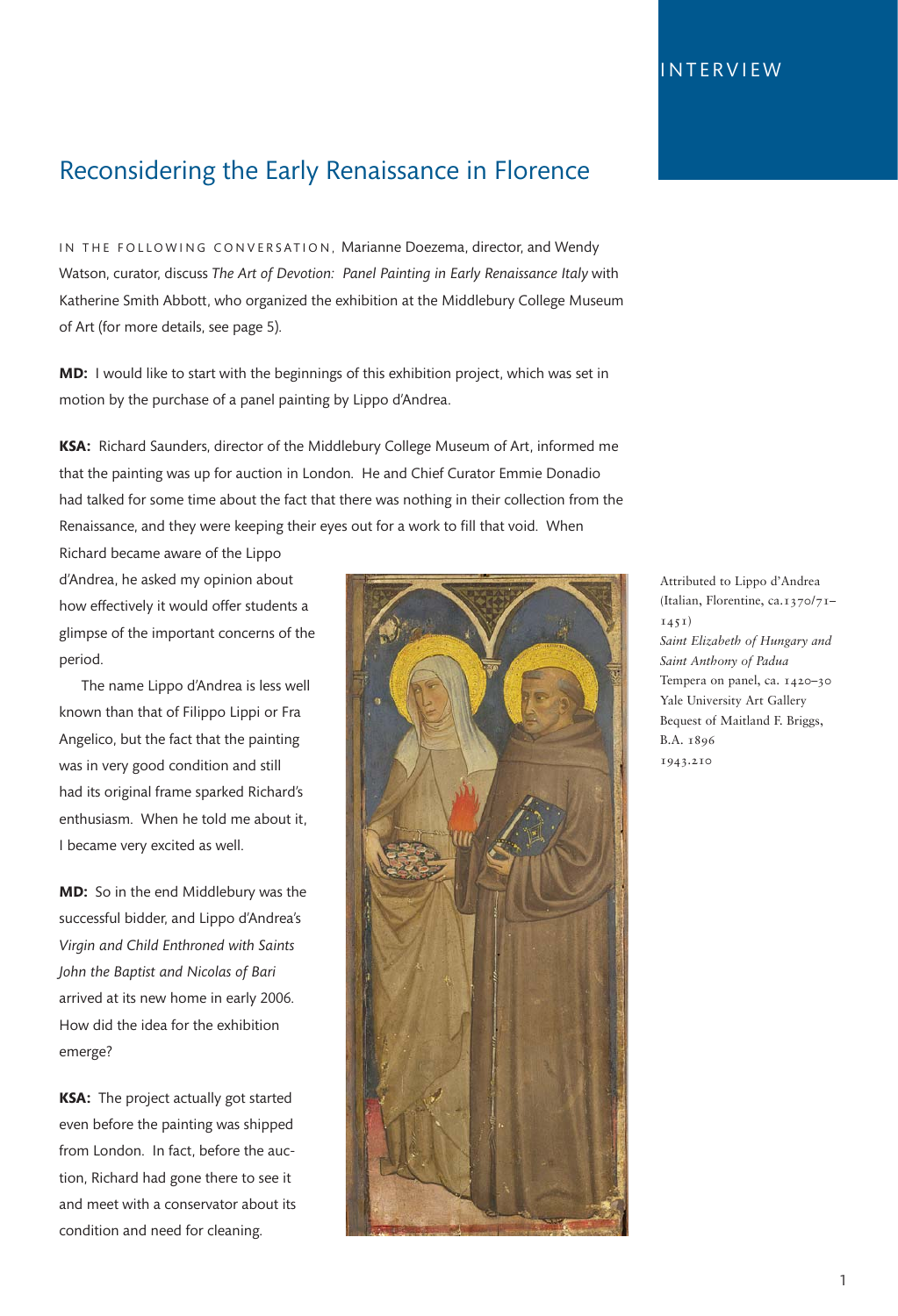Anticipating its arrival and looking ahead to sending it for conservation, I started thinking about borrowing a couple other paintings for a small show focusing on conservation as well as attribution issues. I went to visit Larry Kanter, who was then curator at both the Metropolitan Museum of Art and the Yale University Art Gallery. He was very generous with information about Lippo d'Andrea, but also about who he thought the artist of our painting might actually be. In turn, I told him about my preliminary thoughts for a show. He suggested that Yale might be willing to lend some paintings and encouraged me to think a little more broadly.

**MD:** So, I see that you took Larry Kanter at his word and put together a more ambitious checklist. And in the end, the attribution to Lippo d'Andrea was confirmed once the painting could be seen in the context of other works by the artist. How exciting! I was also intrigued by the seldom-told story of late Gothic art outlined in the catalogue, comparing its achievements to those of the Renaissance.

**WW:** Larry Kanter deals with that in his excellent introduction to the show's catalogue, where he speaks of the towering achievements of Brunelleschi, Donatello, Masaccio, and others and how those artists have been privileged in most research and writing. Late Gothic artists, with some of their more traditional concerns, have lingered below the radar. Recently, with the dramatic surge of interest in the material culture of the Renaissance, art historians and curators are looking again at devotional objects that people continued to purchase during this period.

**KSA:** One of the fascinating things for me about the way we typically access the Renaissance is that it feels familiar to us. The story of departure and innovation—that story feels tangible to us, like a modern story. But we forget that when we tell the story of the Renaissance, we are recounting the accomplishments of relatively few artists. We know that Florence, for example, was home to significant numbers of artists, but the majority of patrons were not seeking the new stylistic departures of Donatello, Masaccio, and the others. What I love about the paintings in this show is the way they challenge us to become acquainted with the much larger segment of the art market—patrons who commissioned art that was familiar and comforting to them rather than daring.

**MD:** In his introduction, Larry Kanter points out that when scholars have turned their attention to works in this period once thought too insignificant to merit serious consideration, these very objects have led to compelling advances in our understanding of artistic production. He writes: "Few of these new fields of interest promise such rewarding dividends as the study of pigmented stucco reliefs of the Virgin and Child," and he highlights two objects, one from the collection of the Mount Holyoke College Art Museum (see page 5) and the other from the Cleveland Museum of Art.

**WW:** Yes, it's a fascinating story because many of these artists were working on both ends of the market. Sculptors working in metal occupied loftier positions on the hierarchy than those working in wood, for example. We can only imagine how lowly it was considered to create something multiple times in a mold using clay or stucco. But the stucco Madonnas are especially interesting because while they are alike in certain ways, each is unique.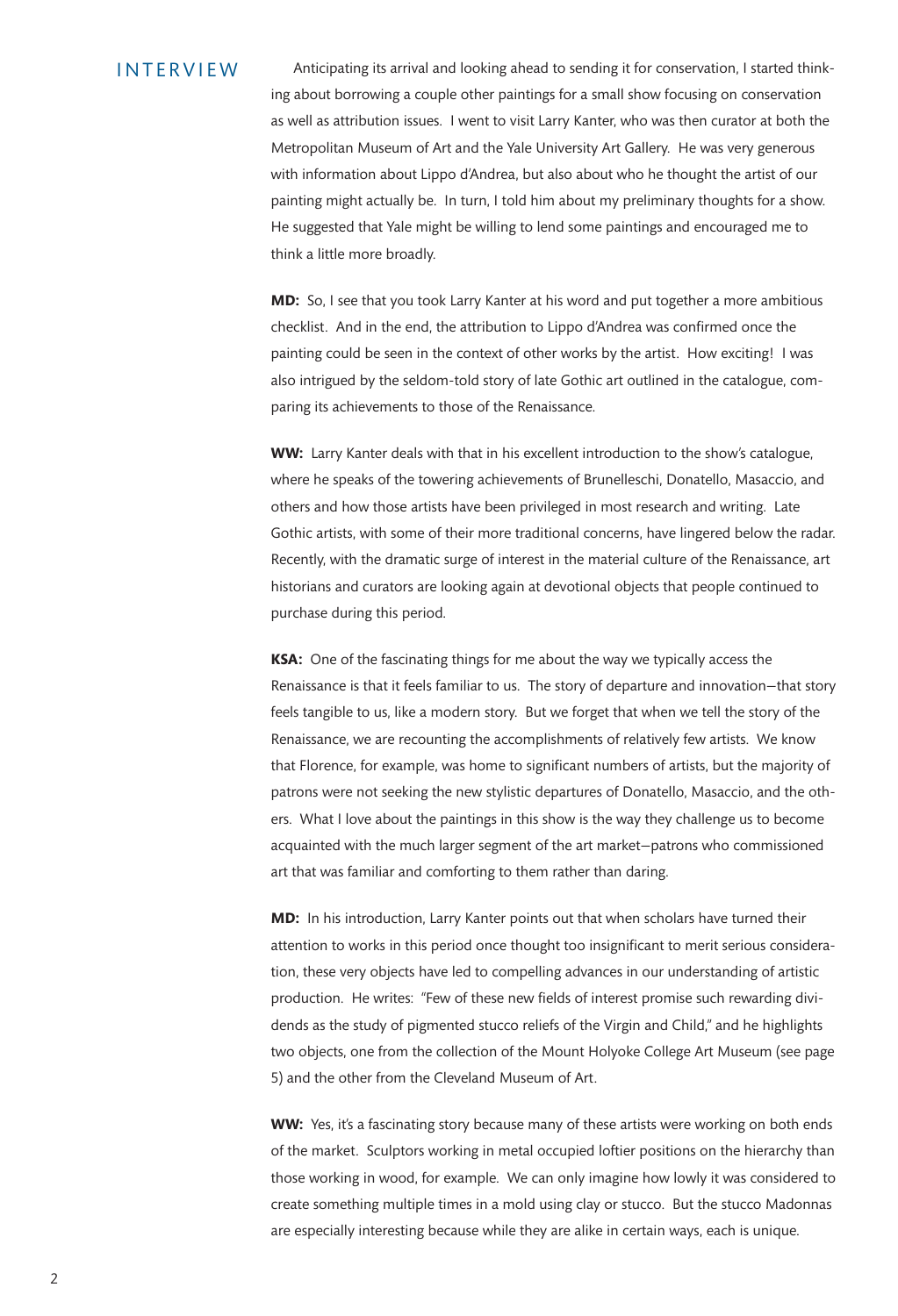

Lippo d'Andrea (Italian, Florentine, ca. 1370/71–1451) *Virgin and Child Enthroned with Saints John the Baptist and Nicholas of Bari* Tempera and gold on panel, ca. 1410 Middlebury College Museum of Art Purchase with funds provided by the Christian A. Johnson Memorial Fund and the Walter Cerf Art Fund 2005.056 Photograph Ted Merrick, Vermont

They were placed in different sorts of settings, too, mostly domestic but also public, in street shrines or tabernacles. And this itself reflects the variation in devotional practices of the time. In churches, parishioners could contemplate large impressive altarpieces, with multiple figures and gorgeous gold backgrounds, but smaller devotional works of art were common in bedchambers and other living spaces. Sometimes these reliefs also functioned as inspirational—almost magical—images, especially for women hoping to bear healthy male heirs.

**KSA:** Interestingly, the two stucco Virgin and Child reliefs in the exhibition evoke quite strong reactions in visitors, perhaps because of their physicality. Their three-dimensionality gives them a tangible quality, sets them apart, and makes them significant. Also, I think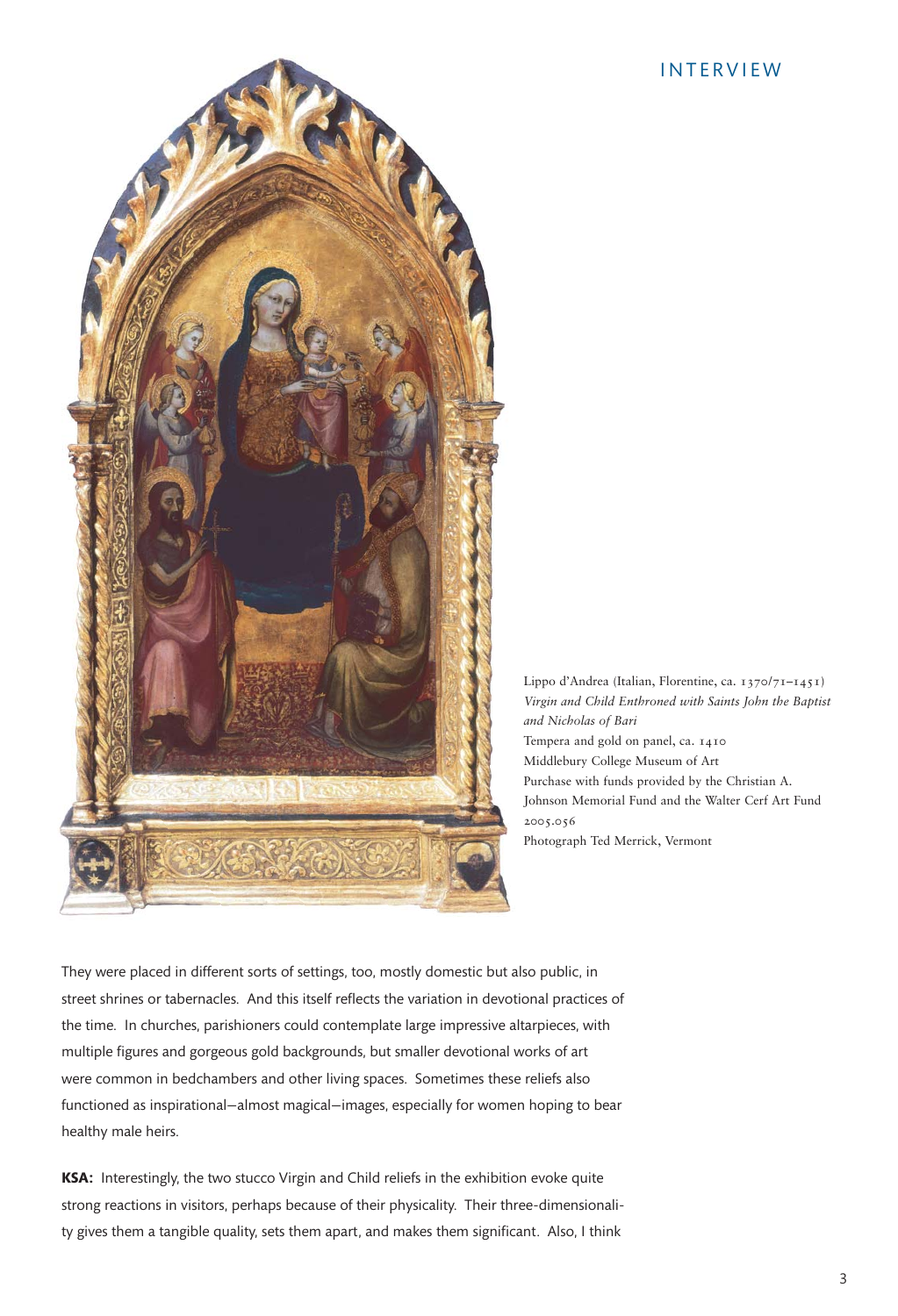that in objects like these, one sees a more intimate rendering of the Virgin and Child, where the two appear really connected, cuddled in close to each other like a flesh-andblood mother and child. This feeling is quite distinct from renderings of the Virgin presenting the Christ child on the throne of her lap, as Savior of the world and as Queen of Heaven. So they have a special place in the exhibition as counterpoint to the more formal renderings of Jesus and the Virgin Mary.

**WW:** That's also important in terms of whom they were made for. Mount Holyoke's relief has two coats of arms on the corners of the base indicating that it was likely made as a wedding gift. It was probably meant as an exhortation for the bride to be virtuous and pious but also fertile—ensuring the continuation of the family dynasty, a very important element in the structure of Renaissance society.

**MD:** I've been intrigued by a pair of side panels attributed to Lippo d'Andrea that are in Yale's collection. In particular, I'm curious about a female figure who holds a basket of roses (see page 1). I understand she is Saint Elizabeth who was born a Hungarian princess and later entered the Franciscan order after the death of her nobleman husband. Can you tell me more about this iconography?

**KSA:** The story of Saint Elizabeth is that her husband disapproved of her public charitable works, so she concealed the bread and other food items she saved for the poor. According to the legend, one day she was walking with bread hidden in the drapery of her garments when her husband confronted her and demanded to see what she was hiding. Trembling, she unfolded her cloak, only to find that the bread had been miraculously transformed into a plate of roses. This instance of divine intervention both protected her from her husband's wrath and indicated divine approval of her charitable activities.

**MD:** All of the objects in the exhibition participated in some way in the devotional lives of the people who worshipped before them. Can you tell me more about how some of these objects functioned?

**WW:** There are some wonderful paintings that show Renaissance interiors with sculptures and smaller panels like some of those in this show, and document the practice. These images would have been constantly in view of their owners, serving both as devotional inspiration for the adults and as educational tools for the children.

**KSA:** There is a variety of scale and function according to the settings in which these objects were encountered. By and large, the religious practices of individuals differed, depending on whether they were praying to the Virgin in their bedroom or passing a roadside tabernacle, and yet they were all part of a continuum. These objects also functioned as reflections of status. Whether commissioning something for a large church or a Madonna of Humility in a bedroom, the patron was well aware that these objects would be seen by a larger audience. It's important to remember that bedrooms were not really private spaces in the Renaissance but were used as places to entertain family and friends. So the two functional identities, object of devotion and sign of wealth, went hand in hand.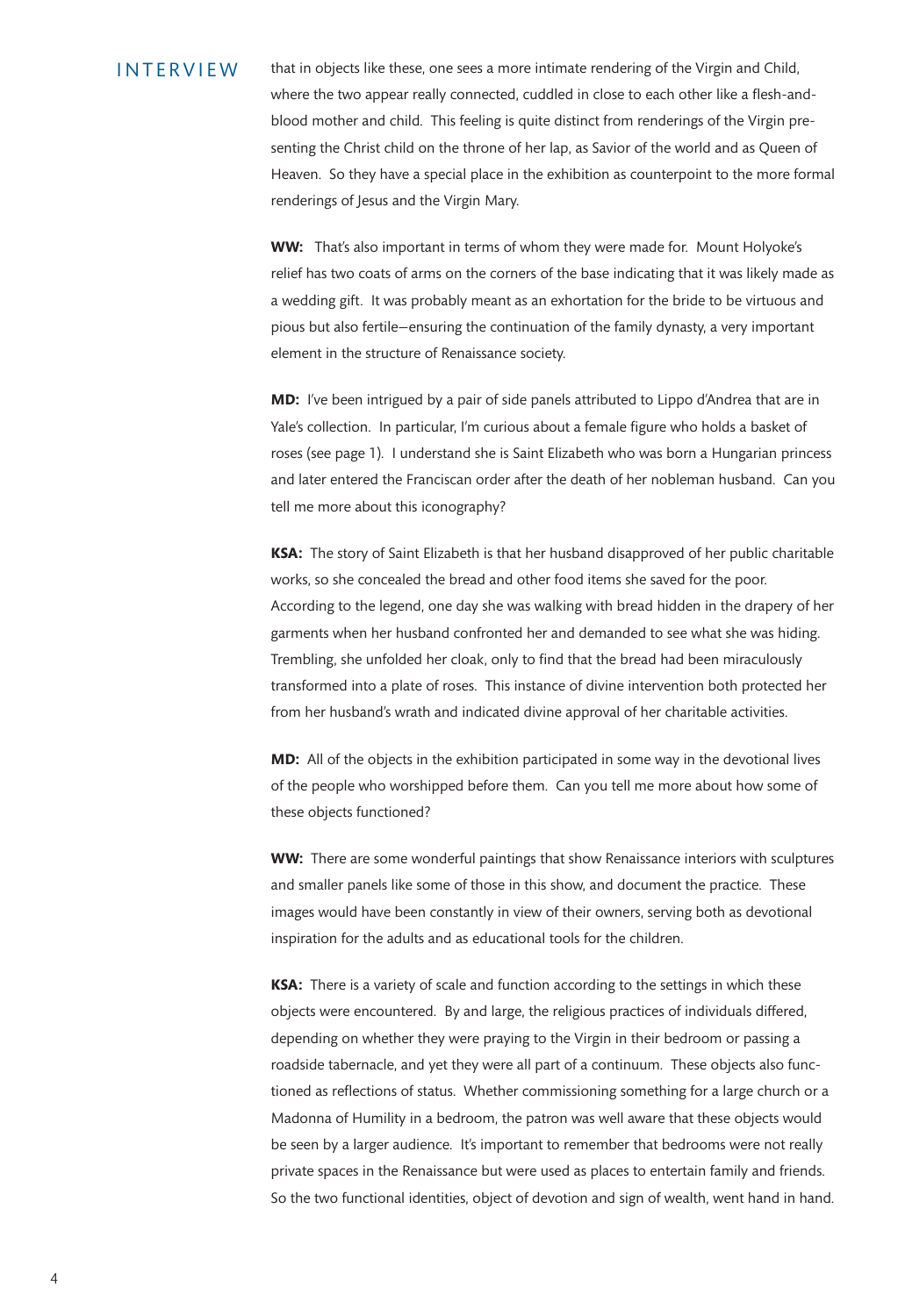### ON VIEW

### *The Art of Devotion: Panel Painting in Early Renaissance Italy 9 February—30 May 2010*

The Middlebury College Museum of Art's acquisition of a splendid altarpiece by Lippo d'Andrea turned out to be the starting point of something much bigger. As Professor Katherine Smith Abbott recounts in the interview on pages 1–4, the purchase set off a chain reaction that had her criss-crossing the country to consult with scholars, museum curators, and conservators. Soon after Middlebury bought the painting, Smith Abbott found herself planning a focus exhibition around it, and *The Art of Devotion* began to take shape. Among her research "targets" was the Mount Holyoke College Art Museum, which is known for its stellar collection of early Renaissance paintings and medieval sculpture donated by Boston-area collector Caroline R. Hill in the 1950s and '60s.

Arriving in South Hadley with a Middlebury student research assistant, Smith Abbott and Mount Holyoke College Art Museum Curator Wendy Watson examined the Museum's gold-ground panel paintings, as well as a sculpture, with an eye toward choosing works for the imagined exhibition. With enthusiastic encouragement from Watson and Yale University Art Gallery Curator Larry Kanter, the show came into focus. It was only a short step to thinking about how to extend the life and the reach of this important undertaking by having the exhibition travel from Middlebury to Mount Holyoke.

The fragility of early Renaissance paintings on wood makes for delicate negotiations between lending and borrowing institutions, and even more delicate planning for packing, transport, and installation. But this project seemed so rich with potential that it wasn't long before approvals came in from museums and private lenders in New York, London, Ohio, South Carolina, Tennessee, Oklahoma, and North Carolina.

Investigations like this one are perfectly suited to academic museums where they are appreciated not only for their aesthetic richness but also for the intellectual challenges they pose. And the sharing of the show between the museums of Middlebury and Mount

Holyoke represents the best possible outcome of this valuable work. *The Art of Devotion* had the additional benefit for Mount Holyoke of promoting deeper research into some of its own objects that are included in the exhibition: a gem-like small devotional painting, *Virgin and Child,* by Sano di Pietro, a dramatic panel depicting Saint Francis by Bartolomeo di Tommaso, and a life-size polychromed relief sculpture from the workshop of Lorenzo Ghiberti (see photo).

Ghiberti's gilded bronze doors for the Florence Baptistery—said to have been hailed by



School of Lorenzo Ghiberti (Italian, Florentine, ca. 1381–1455) *Virgin and Child* Painted and gilded *stucco forte,* ca. 1420 Purchase with the Mary Jane Benner Fund and the Nancy Everett Dwight Fund Photograph Petegorsky/Gipe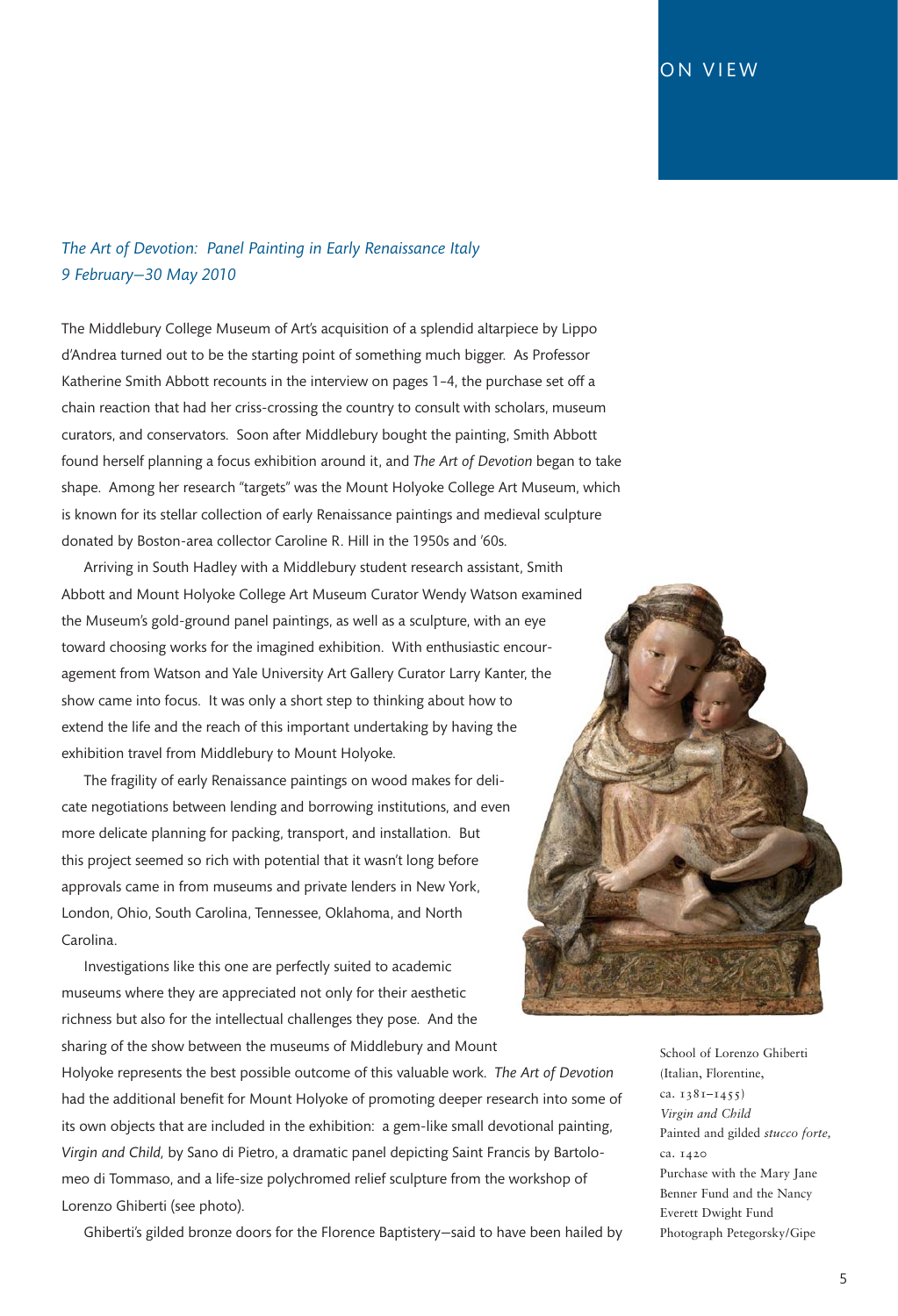

*From the Ground Up: Creating a Renaissance Panel* This didactic panel was created by Middlebury artist Kate Gridley to illustrate the process used by Renaissance panel painters.

the young Michelangelo as worthy to be the "Gates of Paradise"—are justifiably considered his greatest masterpiece. At far remove from these spectacular gilded doors stand the much humbler but still affecting reliefs of the Virgin and Child. Inventories tell us that devotional sculptures and paintings of this sort were often found in *camere,* or bedrooms, functioning as objects of both religious contemplation and domestic decoration. In city streets, they could be seen in tabernacles where pious passersby could say a prayer on their way to market.

These tender and increasingly human depictions of Mary and the Christ Child were based on Ghiberti's original design, but mass-produced in plaster, terracotta, and *stucco forte,* identical in composition but with different coloration, gilding, and base styles. And they exemplify the collaborative nature of early Renaissance workshops, which were not only the source of paintings, sculptures, and all varieties of decorative objects, but also the crucibles in which young apprentices were formed and their artistic characters developed. The Mount Holyoke sculpture and another version from the Cleveland Museum of Art represent two of about 50 surviving examples of this sculpture type. Seeing them together in the Museum's galleries provides a rare opportunity to study these popular and relatively affordable devotional works from early Renaissance Florence and to learn more about both artistic and devotional practices of the time.

Peruvian, Nazca *Jar with mythological figures* Clay with polychrome pigments, 300–700 CE Gift of Sarah A. Nunneley  $(Class of 1963)$ Photograph Laura Weston

### *Crossing Boundaries/Making Connections 9 February–13 June 2010*

The exhibition *Crossing Boundaries/ Making Connections* examines contextual influences on artistic representation of recurrent themes. In nine thematic groups of works from ancient to contemporary times and from all parts of the globe, viewers are asked to consider a question fundamental for art historians: how do culture, medium, and time period influence the

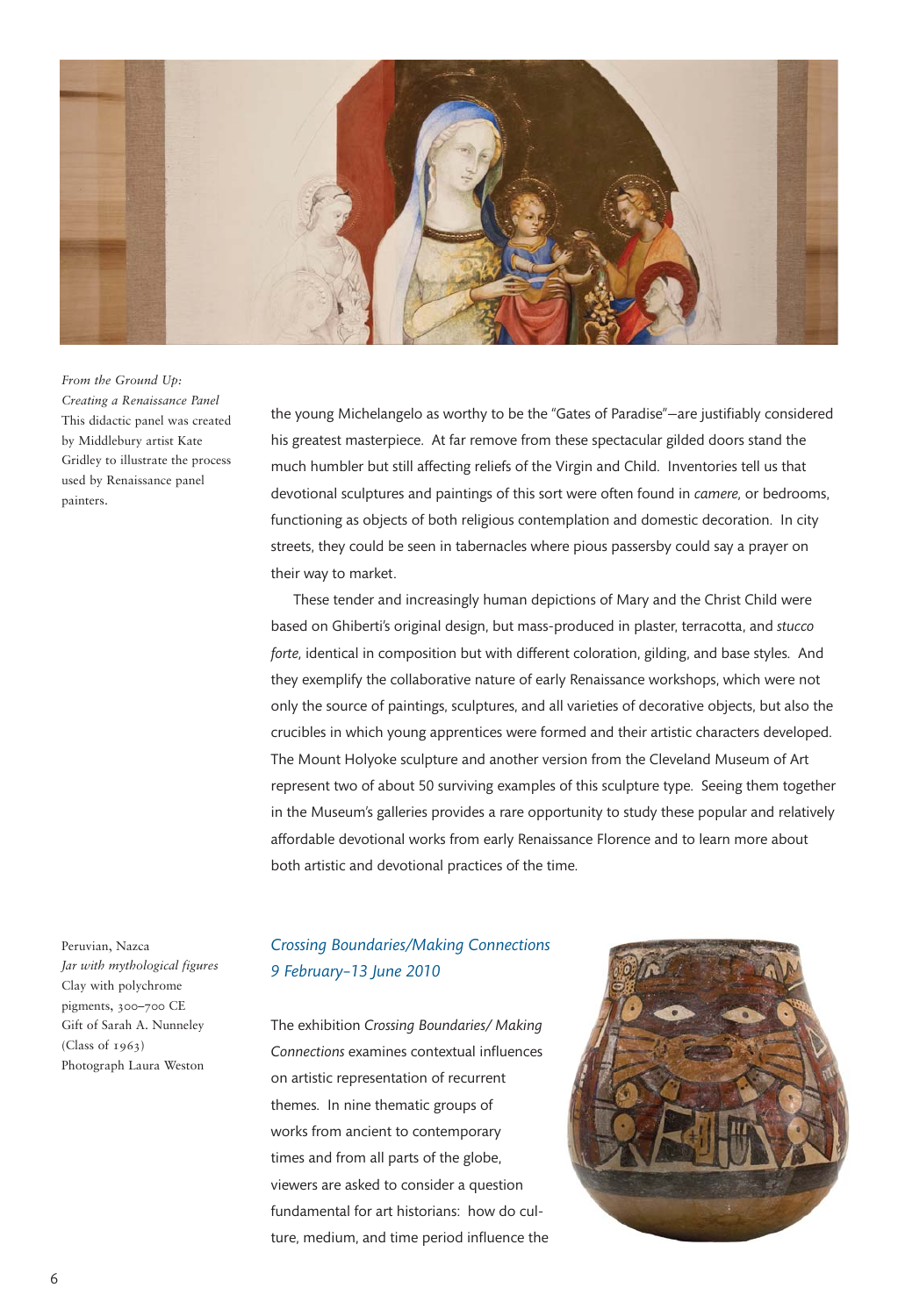

depiction of a subject? Focusing on new purchases and gifts that promote a reinterpretation of works from the collection, this installation places objects in categories that challenge the viewer to rethink how and why they were created.

Motifs that reappear in the art of several cultures are often markers of human nature or need. For example, a variety of containers—whose comparable use is obscured by a diversity of materials and styles—evoke basic human activities, like food preparation and storage. In contrast, there are items of very small scale that blur the line between the luxurious and the practical. These

include a miniature silver traveling paint kit from 1797 and a 15th-century book of hours, painstakingly illustrated and measuring only three inches high.

Recurring subjects develop not only out of common needs, but also innate commonalities. Motherhood is a universal, highly personal, and widely represented subject. In *Crossing Boundaries/Making Connections* the viewer is encouraged to examine different portrayals of mothers and to consider the artists' motivations in conveying their messages. Visitors are also invited to reflect on the interplay between medium and theme. Is Lucas van Leyden's 15th-century *Madonna Standing on Crescent Moon Holding the Christ Child* any less contrived and symbolic than contemporary American photographer Roger Stivers' *Pregnant Woman with Dog?* Is it simply the difference between the engraving and the photograph that makes one seem more stylized? If Lucas van Leyden possessed a camera and Stivers made engravings, how would each work be different? The messages conveyed by the artists through their chosen media are quite dissimilar and pose the question of how time and place shape the two works.

These revealing investigations also feature some of the Museum's significant new gifts and purchases, and highlight the manifold ways in which new acquisitions can bring a fresh perspective to other objects in the collection. Arranging them in thematic groups brings new insight and greater accessibility, and suggests alternative ways of interpreting the natural world, perceptions of war, hybrid creatures, and much more. A showcase for some exciting additions to the collection, this exploratory show also challenges the viewer to analyze works of art across centuries, cultures, and media, gaining a different point of view and a new awareness.

#### Roman *Square mold-blown bottle with ribbed handle and rolled rim* Blown glass 3rd century CE Purchase by exchange and gift of Anne Gay Chaffee Hartman  $(Class of 1955)$ Photograph Petegorsky/Gipe



Hans Sebald Beham (German, 1500–1550) *Double Goblet with Genii* Engraving, 1531 Purchase with the Warbeke Art Museum Fund Photograph Petegorsky/Gipe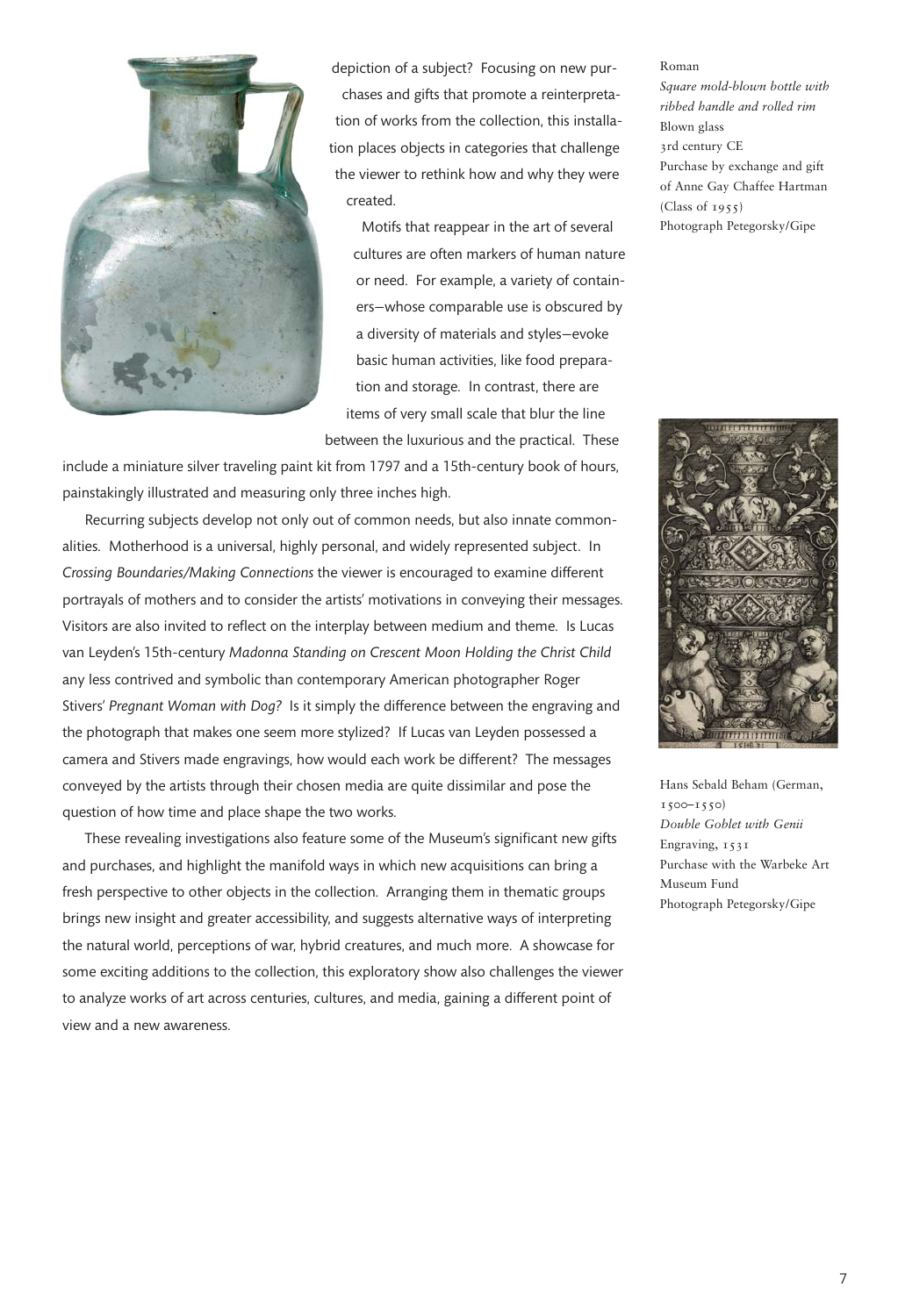## **UPCOMING**

### *Wine and Spirit: Rituals, Remedies, and Revelry 2 September—12 December 2010*

" W I N E G I V E S S T R E N G T H to weary men," observed Homer in the *Iliad*, and even the dour John Calvin recognized wine's capacity "to make us merry." No beverage has a longer history or is credited with more widespread effects than the fruit of the vine. Both wine and art have nurtured the human heart and spirit since ancient times. Perhaps it is surprising then, that until now, no serious art exhibition has coupled the histories of wine and art in a comprehensive cross-disciplinary fashion.



In September 2010, the Mount Holyoke College Art Museum will chronicle Western civilization's relationship with wine in a special exhibition, *Wine and Spirit: Rituals, Remedies, and Revelry.* Exploring the visual and artistic evidence of the impact of wine on Western civilization, this pioneering investigation brings together works of art from antiquity to the present and incorporates paintings, sculpture, ceramics, prints, and other media. Ranging from prehistoric drinking vessels, Greek vases, and Roman mosaics to Renaissance paintings of the Last Supper, Baroque revelers, and Picasso's

Pietro Testa (Italian, 1611/12–1650) *The Symposium (Socrates at the Table with his Friends)* Engraving, 1648 Purchase with the John Martyn Warbeke Art Fund Photograph Petegorsky/Gipe

Dionysiac dancers, the objects featured in the exhibition will be accompanied by literary and scientific texts that illustrate changing beliefs about wine's social, spiritual, psychological, physiological, and pharmacological effects.

The exhibition also provides an opportunity to look anew at significant works from the Museum's own permanent collection including an Etruscan chalice from the sixth century BCE, Roman reliefs of grape-harvesting satyrs, a medieval stone capital, the recently acquired Dutch painting showing the temptation of Saint Anthony (see page 9), and prints by Honoré Daumier, Pietro Testa, and others. These objects will be joined by a rich array of loans from the Metropolitan Museum of Art, the Carlos Museum at Emory University, the Worcester Art Museum, and several other public and private collections. The exhibition will be accompanied by a book to be published by Yale University Press, written by guest curator and Mount Holyoke College Professor Emeritus John Varriano.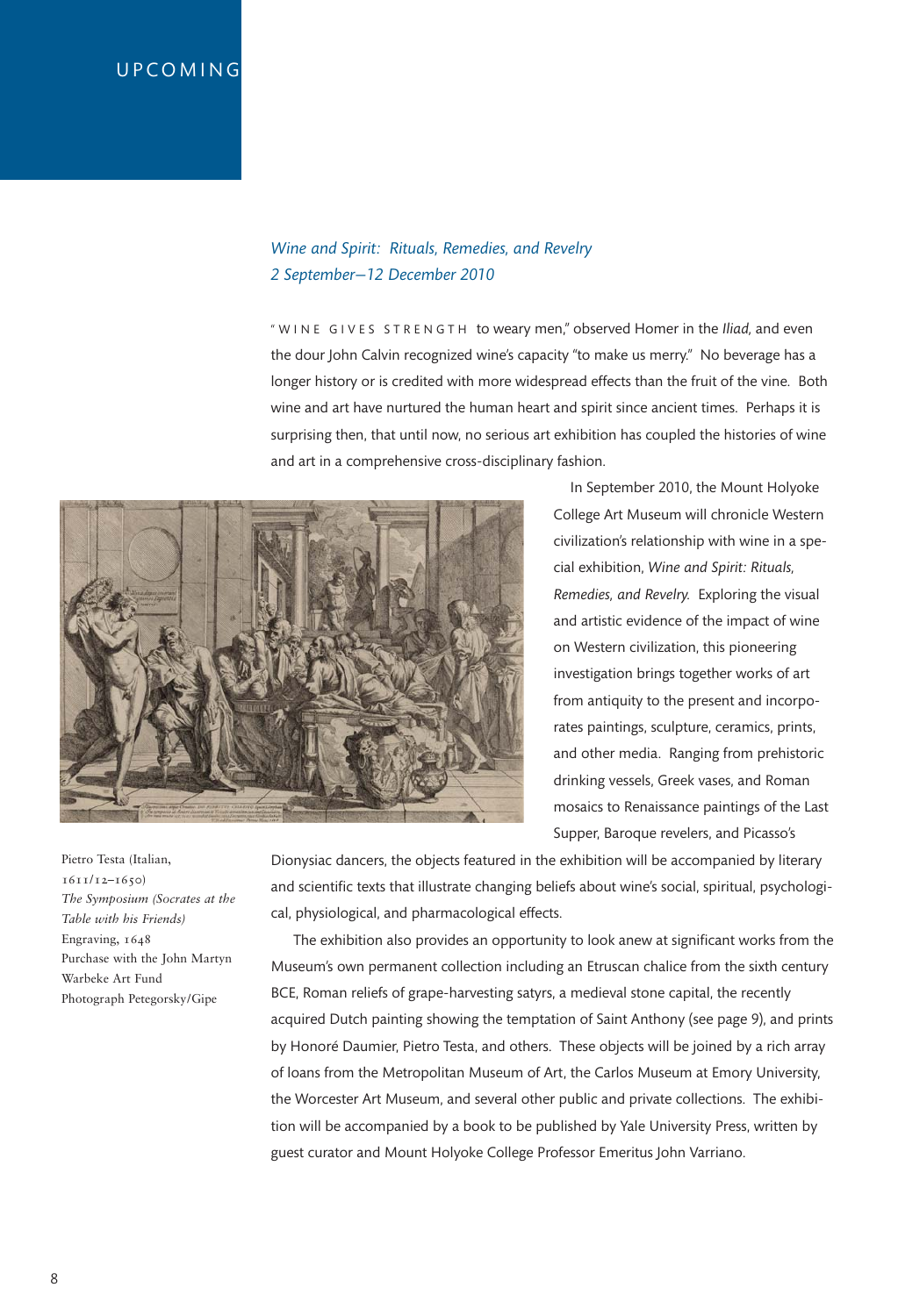# IN THE COLLECTION

# *The Temptation of Saint Anthony*

IN MARCH 2009, the Mount Holyoke College Art Museum purchased a painting by the Flemish artist David Ryckaert III, *The Temptation of Saint Anthony*, adding to the Museum's growing holdings in Northern Baroque art. Painted in 1649, the large oil-oncopper panel shows the aged saint outside a ruined mountain fort where he took up solitary residence later in his life. During two different episodes of seclusion, Saint Anthony was assailed by demons in battles that are said to have often left him near death. In Ryckaert's rendition of this tale, the saint has clearly already weathered many struggles, and he steadfastly ignores the beautiful temptress and the freakish beasts who surround him.

For some viewers, this subject may be unexpected as an illustration of religious devotion, but the temptation of holy men by devilish creatures was a favorite theme for Northern European artists at this time because it allowed for unrestricted creativity of either a playful or malevolent nature. A beast with a fleshless skull caresses Saint Anthony's neck in a manner that would make anyone's skin crawl, yet most observers can't fail to suppress a chuckle when they notice the red-tongued frog gleefully pulling back the robes of the lavishly dressed beauty to reveal her scaly bird-feet. Similar grotesque figures frequently appeared in the margins of manuscripts during the Middle Ages, and although artists often used such creatures in scenes of hell or as personification of vice, it was Hieronymus Bosch (ca. 1450–1516) who made them a main subject of his paintings.

In Ryckaert's image, it is not just the torments of nightmarish apparitions that Saint Anthony has to face, but also the carnal comforts offered by the young woman, whose arm symbolically obscures the crucifix on which Anthony has been meditating. She lures



David Ryckaert III (Flemish, 1612–1661) *The Temptation of Saint Anthony* Oil on copper, 1649 Purchase with the Warbeke Art Museum Fund Photograph Petegorsky/Gipe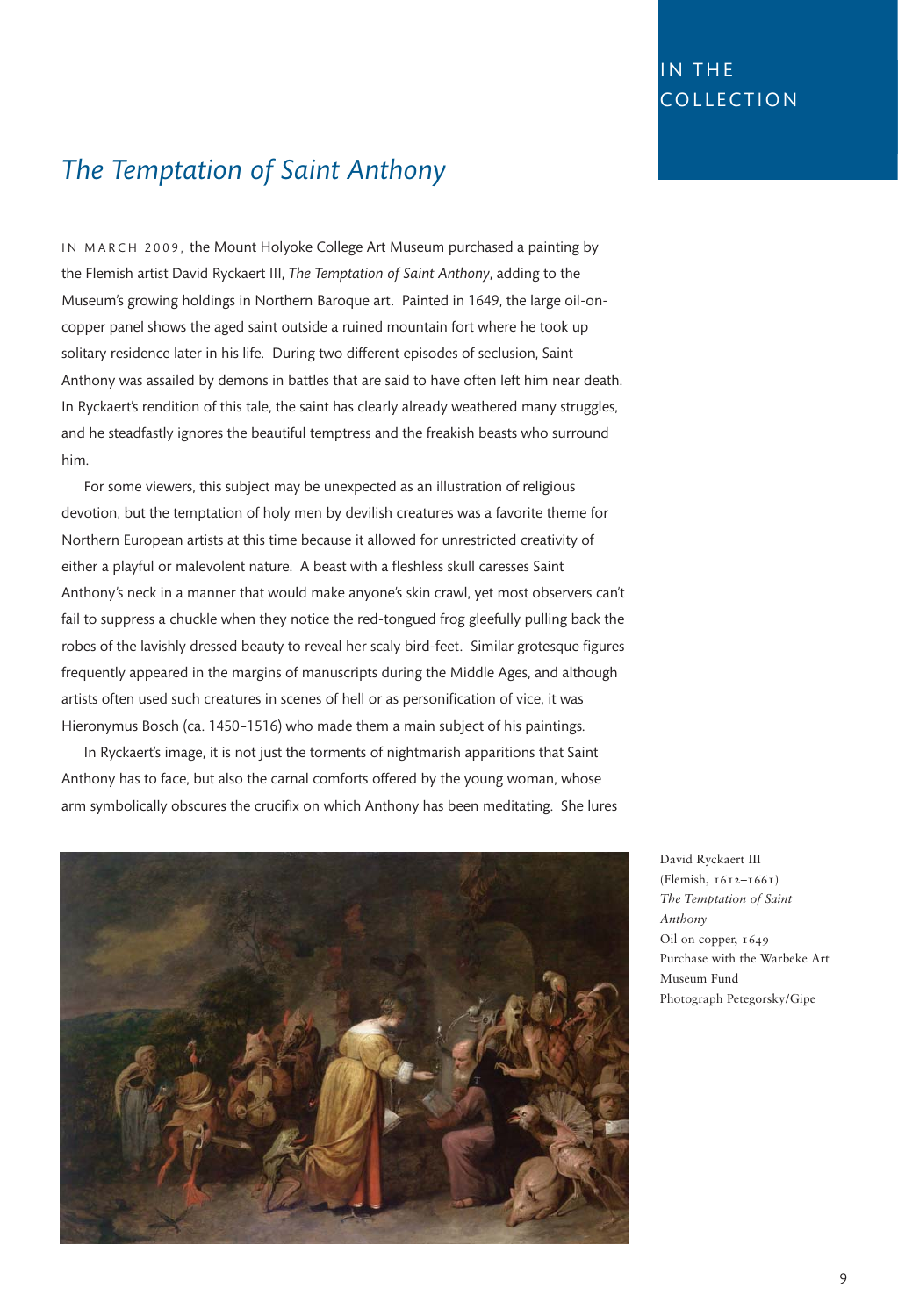him with a glass of wine, yet another earthly temptation. This elegant woman in her golden silk dress represents a shift that came in mid-career for Ryckaert. Originally a painter of landscapes, the artist turned to genre under the influence of Adriaen Brouwer and David Teniers the Younger. Tavern scenes, musical parties, images of surgeons and alchemists, and portrayals of witches and ghosts led to his nightmarish depictions of Saint Anthony. The gritty, down-to-earth style of Brouwer that Ryckaert had closely followed earlier was pushed aside in favor of the more refined techniques and colorism of Teniers. Teniers, who also made many paintings of Saint Anthony, may well have been the inspiration for Ryckaert's foray into religious subject matter, especially given the younger artist's attraction to elements of the supernatural.

Depictions of hermetic saints in the wilderness enjoyed a persistent popularity in Europe from the late Middle Ages into the 18th century. Whether peacefully meditative or tormented by devils and worldly vices, these ascetic holy men acted as reminders of ideal piety. Each saint, whether a suffering hermit or beloved pope, has his own set of distinguishing attributes that could be easily read by viewers of the time. Here, Saint Anthony can be recognized by the T-shaped cross on the sleeve of his habit and his customary companion, a pig, unaware of the saint's torments, sleeping blissfully at his feet. Depictions of him also frequently included a bell used to scare away evil, and a staff or crutch in the form of the Greek letter *tau.*

Although the origins of most saintly or mythological attributes are fairly straightforward, there are numerous conflicting theories about the significance of Saint Anthony's pig. Early monasteries—including the monastery that sprang up on the mountain where he took refuge—were often given runt pigs by members of surrounding villages as charitable donations. However, the pig, also a symbol of worldly vice, is immune to the temptations plaguing the saint. Saint Anthony's associations with the pig may actually be more practical than symbolic. Ergotism, a dreaded disease caused by ingesting a fungus that infected wheat and other cereals, was commonly known as "Saint Anthony's Fire" because of the burning sensations and hallucinations that made the sufferer seem as if he were being tormented by demons. The best available treatment was evidently the application of pig lard, aided, of course, by prayers to the saint for deliverance.

THE LITHOGRAPHIC PEN of the political cartoonist was a weapon of unmatched power against the early 19th-century French government, threatening a far more venomous strike to the July Monarchy than the journalist's printed word. This tumultuous period witnessed a profusion of graphic satire and its censorship; in one image (see photo), Auguste Desperret depicts King Louis Philippe as a jailer sitting astride three cages of prisoners, presumably artists much like Desperret. The audacious form of political criticism employed by the coterie of Desperret and Honoré Daumier during the 1830s has in many ways continued into the 21st century. This spring, 40 French caricatures from the Museum's print collection will hang at the Nasher Museum of Art at Duke University alongside the political cartoons of contemporary artists like Gary Trudeau and Jeff Danziger. The exhibition, *Lines of Attack: Conflicts in Caricature,* will explore the past, present, and future role of the caricature as a journalistic medium. It will be on view at the Nasher Museum from 4 February–16 May 2010.

Auguste Desperret (French,  $1804 - 1865$ *Louis Philippe en geôlier à cheval sur trois cages, "Ste. Pélagie," "La Force," "Blaye"* (Louis Philippe as a jailer straddling three cages, Ste. Pélagie, La Force, Blaye) *La Caricature,* No. 129, pl. 267 Colored lithograph, April 25, 1833 Gift of Mr. and Mrs. Howard P. Vincent (Mary Wilson Smith, Class of  $1926$ Photograph Laura Weston



# MHCAM ON THE ROAD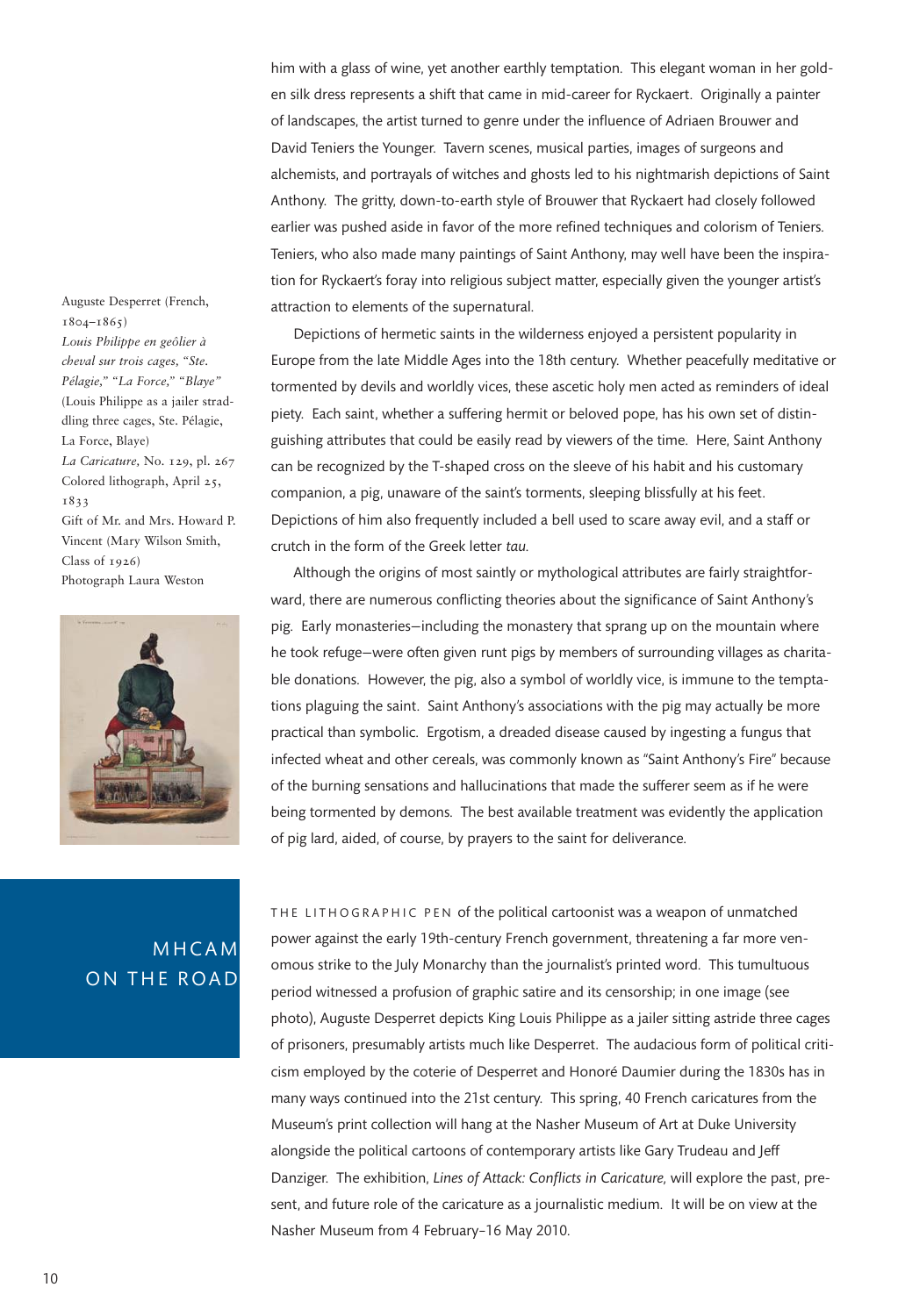#### *Arts Group News*

What do the Art Museum and the disciplines of art and art history, creative writing, dance, film studies, music, and theater have in common? In 1995, shortly after her arrival at Mount Holyoke College, Marianne Doezema, director of the Art Museum, sought out her colleagues in these fields to explore a collaboration among the arts on campus. Although the Arts Group was initially an informal cluster, in 1999 it was granted official standing by the College.

One result of the partnership is the annual *Leading Women in the Arts* program, organized in conjunction with the Weissman Center for Leadership and the Liberal Arts. Featuring public presentations, residencies, and small master classes led by distinguished women artists from all disciplines, this program provides a link between the academic work of the College and the public sphere.

This year, world-renowned Finnish composer and conductor Kaija Saariaho will be the guest artist-in-residence from 9–11 April 2010. Ms. Saariaho is known for her spellbinding and mystical musical compositions using traditional and modern classical structure.

Previous guest artists include dancer Trisha Brown, installation and performance artists Ann Hamilton and Rachel Rosenthal, and Academy-award-nominated production designer Jeannine Oppewall.

#### *Teaching and Learning in the Museum*

What do Italian printmaker Giovanni Battista Piranesi, French master Édouard Manet, American painter Winslow Homer, and Israeli artist Jacob Pins all have in common? Each of these important artists has employed the language of the visual arts to communicate complex messages relating to the topic of war. Works of art by these artists were among

approximately 50 objects in various media selected from the permanent collection by the Museum's new Andrew W. Mellon Coordinator of Academic Affairs Ellen Alvord and Curator Wendy Watson for display in the Museum this past fall for a new intensive eight-credit course entitled *War: What Is It Good For?* This model interdisciplinary





Kaija Saariaho, 2010 *Leading Women in the Arts* guest artist Photograph © Ralph Mecke

Students in the seminar, *War: What is it Good For?,* examine war-related art and artifacts during a hands-on class in the Museum.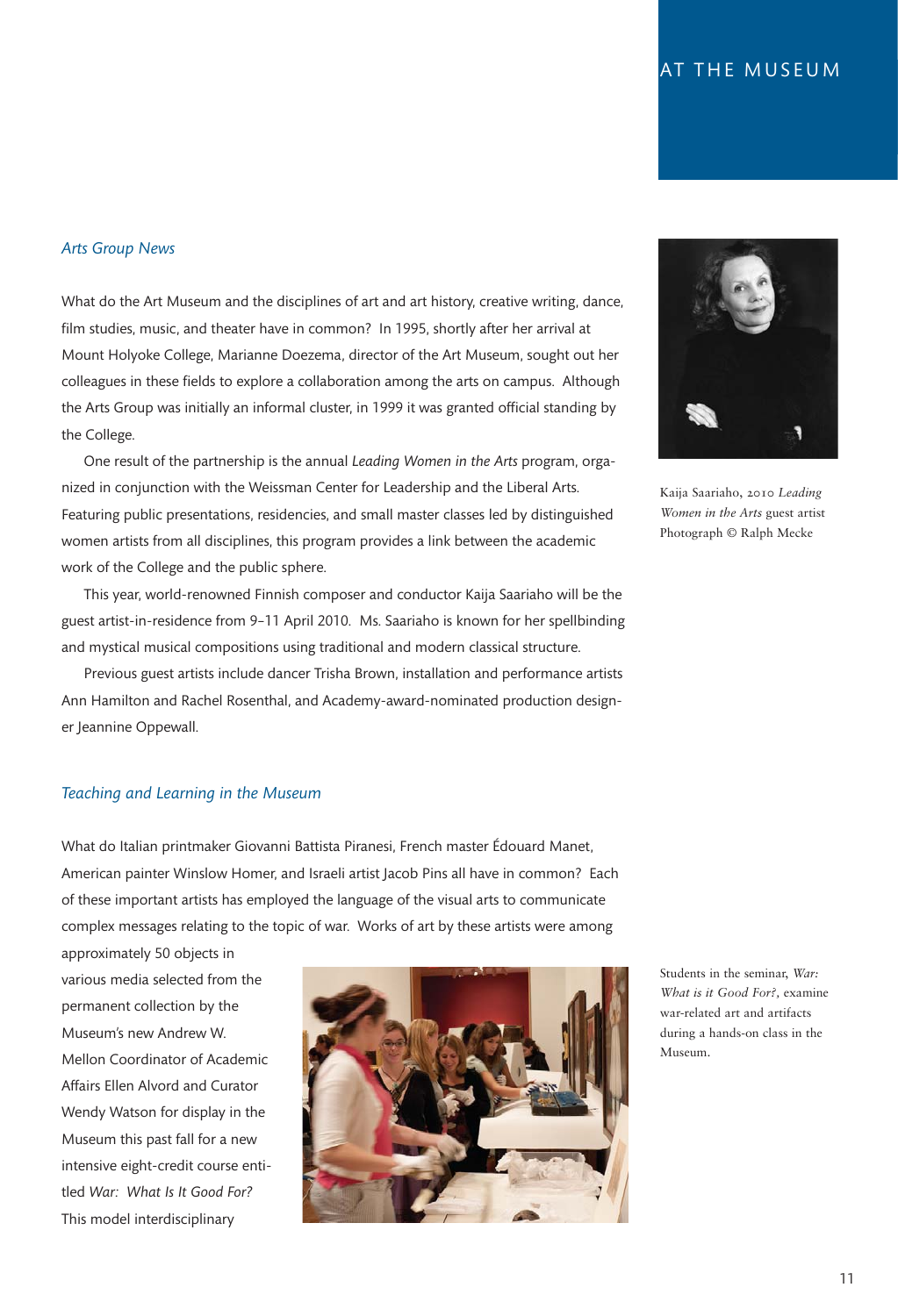### AT THE MUSEUM

course is team-taught by Professors Sohail Hashmi and Vinnie Ferraro along with eight other faculty members representing fields as diverse as international relations, English, history, German studies, politics, art history, Italian, and gender studies. It was designed specifically for sophomores, with the eventual goal of becoming the foundation course for a new academic focus in war studies at the College.

The aim of the course is to examine the "various ways humans have understood, represented, experienced, and justified war over time and across cultures." As the students discovered in their session with Watson, art provides a vehicle for revelation, propaganda, and protest, reflecting the opinions of those in power as well as individuals who offer an opposing voice or articulate a swell of public sentiment. Experiencing Greek and Roman images that glorify combat and its heroic participants, prints by Jacques Callot and George Bellows that focus on war and its atrocities, and even Civil War weapons from the Skinner Museum, students gained a direct awareness of the power of art and artifacts to inform their understanding of this critical topic. For one afternoon, the 32 students in the course used the Museum as a laboratory for thinking about humanity in ways that will promote a lifelong awareness of age-old universal questions.

#### *Meet Our Board*

Now in her second year as Chair, Alice DeLana (Class of 1958) has served on the Art Advisory Board of the Mount Holyoke College Art Museum since 2001, and as head of the Education and Exhibitions Committee from 2003–2007. With a strong background in education and the arts,



her leadership is aimed at providing both philosophical as well as financial guidance for the Museum.

The Art Advisory Board was formed in 1963 to help promote, support, and strengthen the Art Museum. DeLana has stated that her chief goal in accepting the role of Chair was to advance the Museum's program in three arenas: within the Museum itself by encouraging the implementation of best practices; within the College community, where the recent Mellon Foundation grant is enabling the Museum to play a more significant role in the curriculum; and within the greater world of college and university museums as it continues to receive recognition for its excellence. Of particular importance, DeLana noted, is that the Museum position itself to take best advantage of this moment in time despite the economic environment.

Through almost four decades of teaching English, art history, and computer science at Miss Porter's School in Connecticut and leading students on tours of the world's art museums, Alice DeLana inspired many of her former students to pursue careers in the arts. Now retired, her leadership at the Mount Holyoke College Art Museum provides similar inspiration to both her fellow Board members and the Museum staff.

Art Advisory Board Chair Alice DeLana (Class of 1958) welcomes newest board member Brian Allen, Director of the Addison Gallery of American Art, Phillips Academy, Andover, Massachusetts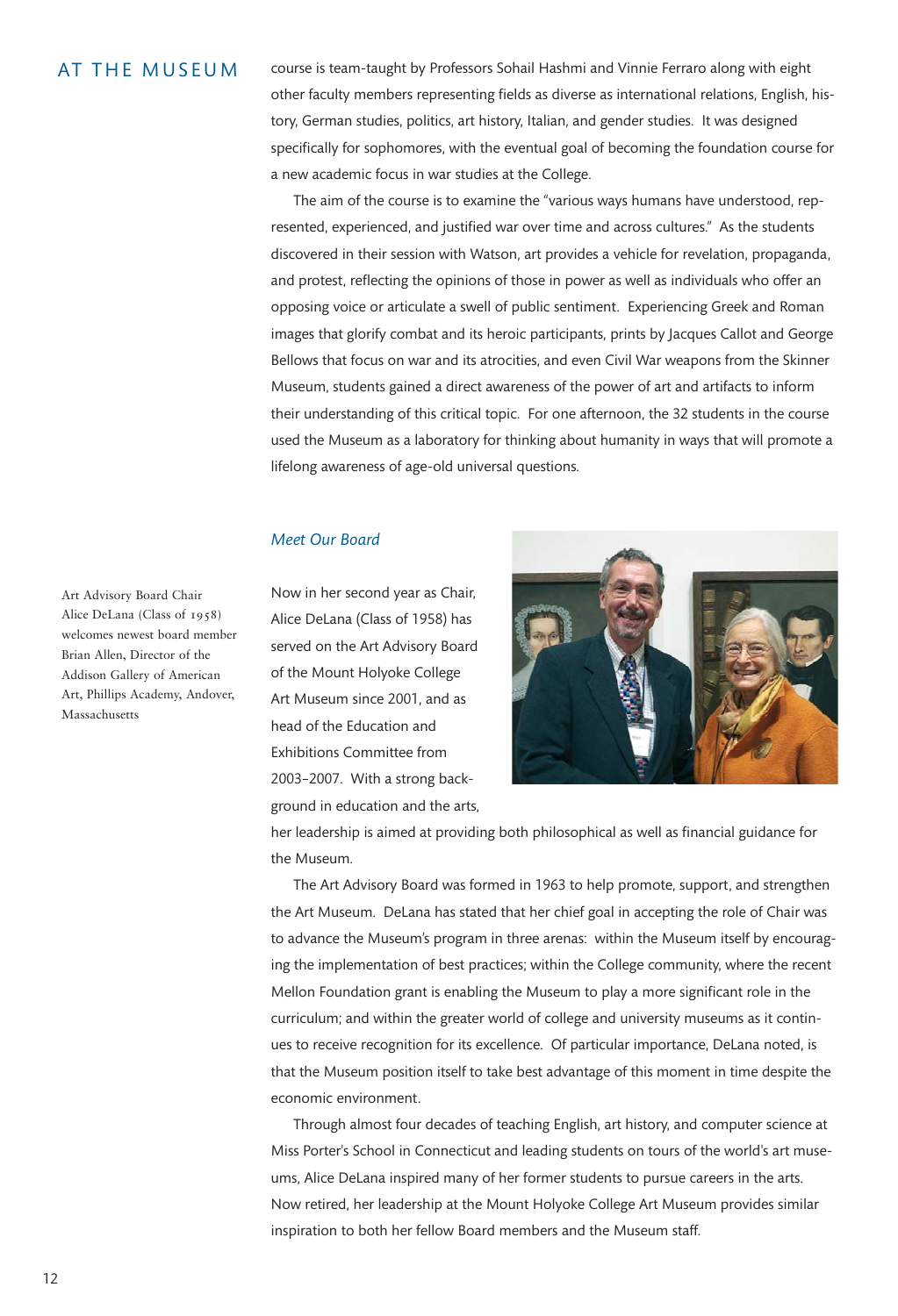# **CALENDAR**

# *Spring Events*



#### **Thursday, 11 February, 4:30 p.m.**

Gamble Auditorium, Art Building Exhibition opening and reception

*The Art of Devotion: Panel Painting in Early Renaissance Italy*

"Competitive in Spirit, Collaborative in Nature: Panel Painting in Early Renaissance Florence"

Lecture by Katherine Smith Abbott, Visiting Professor, Department of the History of Art and Architecture, Middlebury College Reception to follow

### **Thursday, 25 February, 4:30 p.m.**

Gamble Auditorium, Art Building

"The Mythical Triumph of Gothic Style in Early Renaissance Florence" Lecture by Laurence Kanter, Lionel Goldfrank III Curator of European Art, Yale University Art Gallery Reception to follow



Lippo d'Andrea *Virgin and Child Enthroned* (detail)



### **Thursday, 4 March, 4:30 p.m.**

Gamble Auditorium, Art Building "Art in the Making: Material and Techniques of Early Italian Painting" Demonstration and lecture by Anne O'Connor, painting conservator Reception to follow

# **Thursday, 25 March, 4:30 p.m.**

Gamble Auditorium, Art Building

"The Artist at Work in Renaissance Florence: Lorenzo Ghiberti" Lecture by Wendy Watson, Curator, Mount Holyoke College Art Museum

### **Sunday, 2 May, 3–5 p.m.**

Hinchcliff Reception Hall Exhibition opening and reception Senior Art Majors Thesis Exhibition (1 May–22 May 2010)

For more information call 413.538.2245 or visit our website at www.mtholyoke.edu/artmuseum